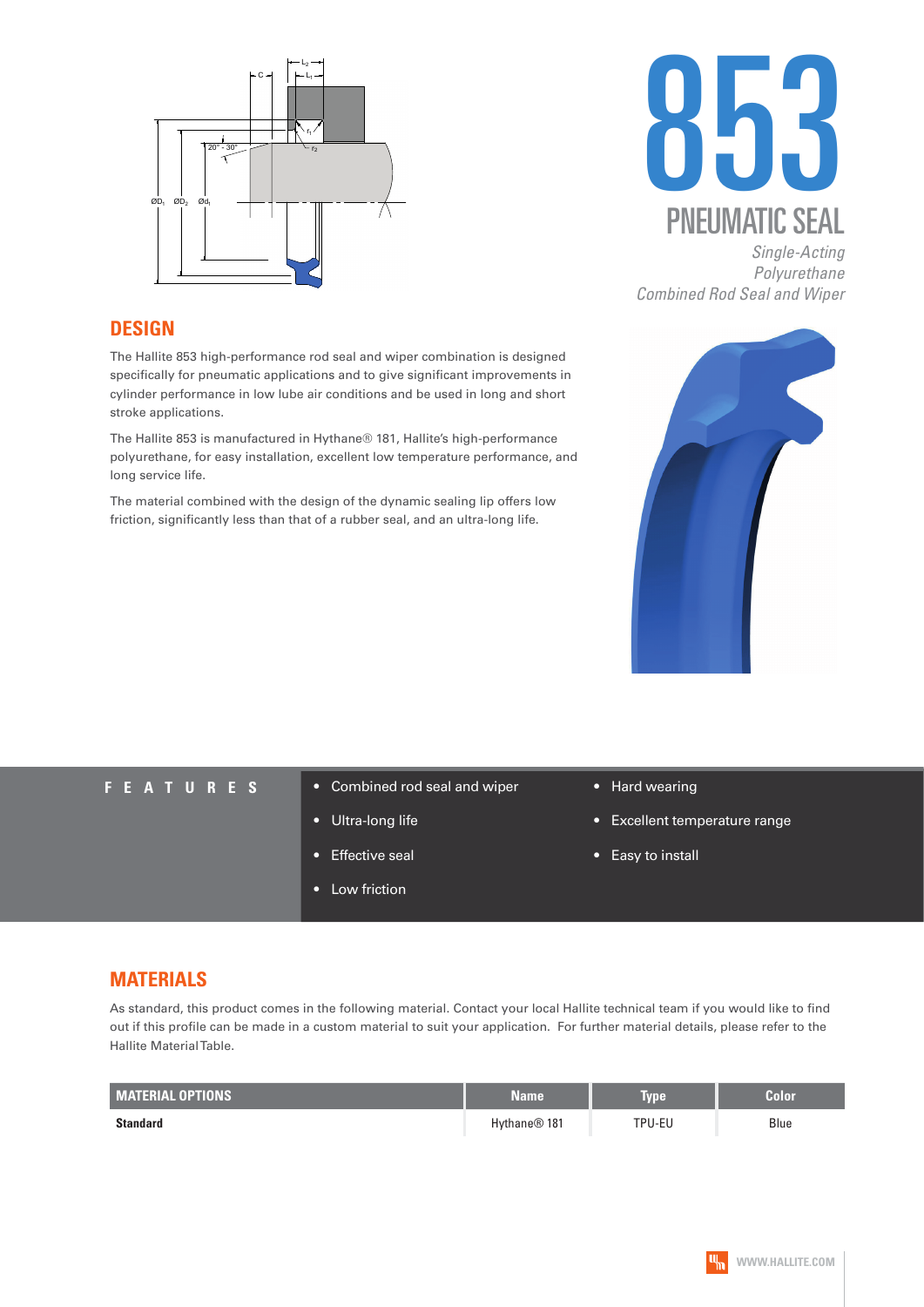**NOTE**

**NOTE**

# **TECHNICAL DETAILS**

| <b>OPERATING CONDITIONS</b> | <b>METRIC</b>                    | <b>INCH</b>            |  |
|-----------------------------|----------------------------------|------------------------|--|
| <b>Maximum Speed</b>        | $0.1$ m/sec                      | $0.3$ ft/sec           |  |
| <b>Temperature Range</b>    | $-45^{\circ}$ C +80 $^{\circ}$ C | $-50^{\circ}$ F +180°F |  |
| <b>Maximum Pressure</b>     | 16 bar                           | $230$ psi              |  |

Not designed for scraping ice

Data given are maximum values and can apply depending on specific application. Maximum ratings of temperature, pressure, or operating speeds are dependent on fluid medium, surface, gap value, and other variables such as dynamic or static service. Maximum values are not intended for use together at the same time, e.g. max temperature and max pressure. Please contact your Hallite technical representative for application support.

| <b>SURFACE ROUGHNESS</b>                              | <b>umRa</b>        | umRz               | umRt              | <b>uinRa</b> | <b>uinRz</b> | <b>uinRt</b> |
|-------------------------------------------------------|--------------------|--------------------|-------------------|--------------|--------------|--------------|
| <b>Dynamic Sealing Face Ød</b> ,                      | $0.1 - 0.4$        | 1.6 max            | 4 max             | $4 - 16$     | $63$ max     | $157$ max    |
| Static Sealing Face ØD <sub>1</sub> , ØD <sub>2</sub> | 1.6 <sub>max</sub> | 6.3 <sub>max</sub> | 10 <sub>max</sub> | $63$ max     | $250$ max    | $394$ max    |
| <b>Static Housing Faces L1</b>                        | $3.2$ max          | 10 <sub>max</sub>  | $16$ max          | 125 max      | 394 max      | $630$ max    |

| <b>CHAMFERS &amp; RADII</b>      |      |      |
|----------------------------------|------|------|
| Groove Section $\leq$ S mm       | 3.00 | 4.00 |
| <b>Min Chamfer C mm</b>          | 2.50 | 3.00 |
| Max Fillet Rad r <sub>1</sub> mm | 0.20 | 0.20 |
| <b>Max Fillet Rad r, mm</b>      | 0.40 | 0.40 |

| <b>TOLERANCES</b> | 71 | ØD              |    | ×           |
|-------------------|----|-----------------|----|-------------|
| mm                | ΙJ | H <sub>11</sub> | H1 | $+0.20 - 0$ |